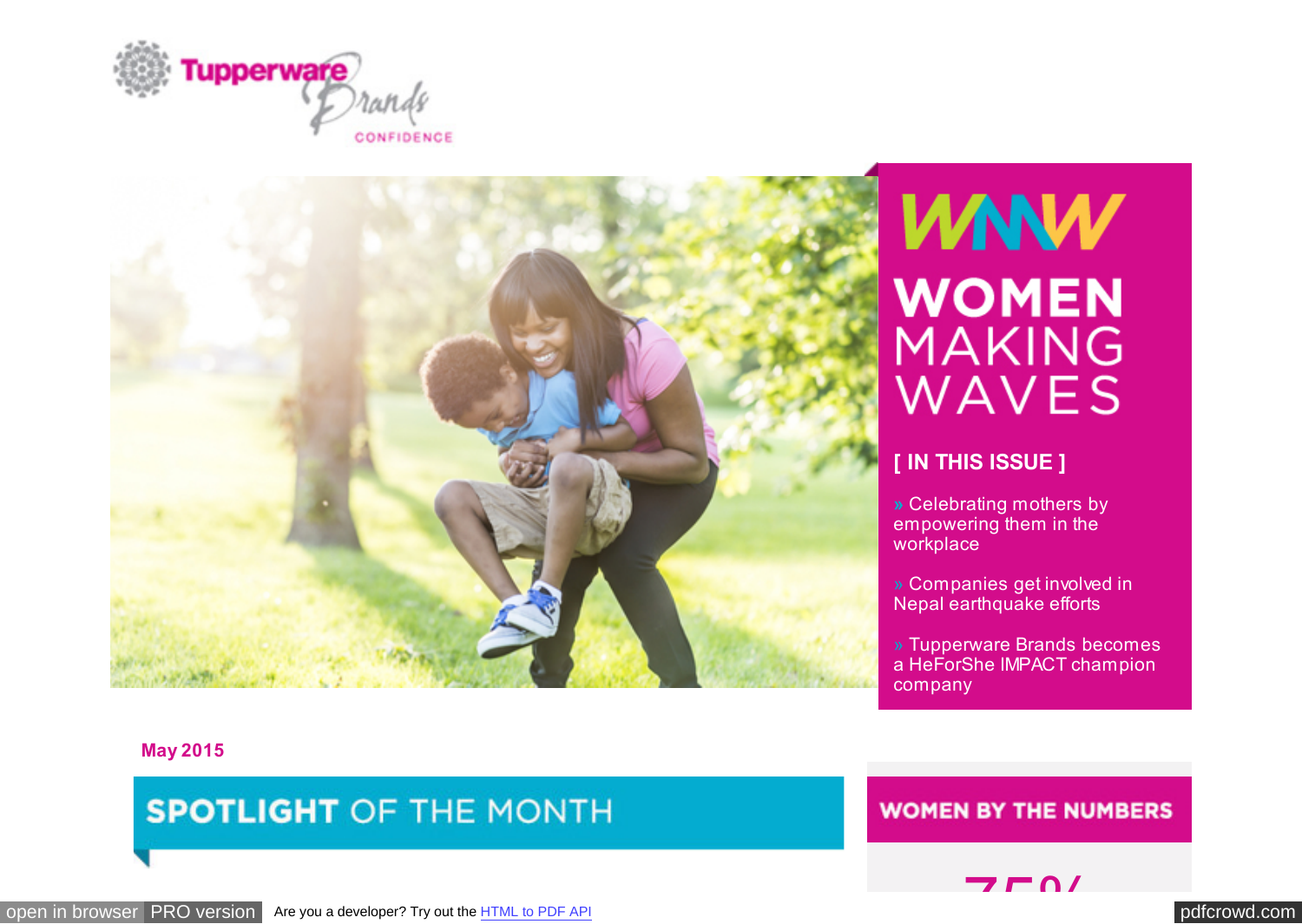Mother's Day may have its origins in antiquity, but it is a thoroughly modern affair these days. Whether a single family household, two person or more, mothers are constantly giving back to their families -- and for many, their workplaces -- and deserve to be honored not just on Mother's Day, but every day.

Overall, women make up over [40 percent](http://www.ilo.org/wcmsp5/groups/public/---dgreports/---dcomm/documents/publication/wcms_067595.pdf) of the global workforce with 70 percent of women in developed countries and 60 percent of women in developing countries participating in paid labor. And it's not uncommon for mothers to be the primary or sole provider of income. In the U.S., for example, [71.3](http://www.naccrra.org/sites/default/files/default_site_pages/2012/ccgb_mothers_workforce_jan2012.pdf) percent of mothers are in the workforce. In Europe, women are heads of [9 out of 10](http://wbl.worldbank.org/topic-analysis/infographwomenemployment) single-parent families.

Mother's Day is celebrated in many countries in May, including in the U.S., India, France, Peru, Japan and Brazil. While gifts, cards, meals and a phone call are all worthy ways of acknowledging the importance of mothers, it is also worthwhile to understand how much mothers, and all women, contribute to the global economy and society.

Women are major contributors to all global economies, but that does not mean that this work is equitable or properly accounted for. Globally, women spend [twice](http://www.ilo.org/wcmsp5/groups/public/---dgreports/---dcomm/documents/publication/wcms_067595.pdf) as much time doing unpaid work, and women account for the majority of the world's part-time work. In developing economies, the [majority](http://www.ilo.org/wcmsp5/groups/public/---dgreports/---dcomm/documents/publication/wcms_067595.pdf) of people living at the subsistence level of \$1 or less are women, without the luxury to consider paid leave. Creating more opportunity for women to support themselves and their families doesn't just mean more jobs -- it means a better quality of life. That means enabling opportunities to lift themselves and their family out of poverty and the flexibility around child and dependent care.

In [Europe,](http://progress.unwomen.org/en/2015/) women's employment is markedly higher where there are family-friendly policies in place. However, in Sweden and France -- two progressive economies -- women are expected to earn 31 percent less

# 75%

[of women's employment is informal](http://progress.unwomen.org/en/2015/) and unprotected in the developing world.

11%

of Google images show women when the term ["CEO"](http://www.washingtonpost.com/blogs/wonkblog/wp/2015/04/14/what-one-simple-google-search-tells-us-about-how-we-view-working-women/) is searched.

87%

of mothers surveyed in the UK feel that [more brands should incorporate](http://she-conomy.com/wp-content/uploads/2015/05/Moms-Marketing1.jpg) fathers in their marketing.

#### **WOMEN TO WATCH**



*Bridget Cutler of Moms Helping Moms (photo via CNN.com)*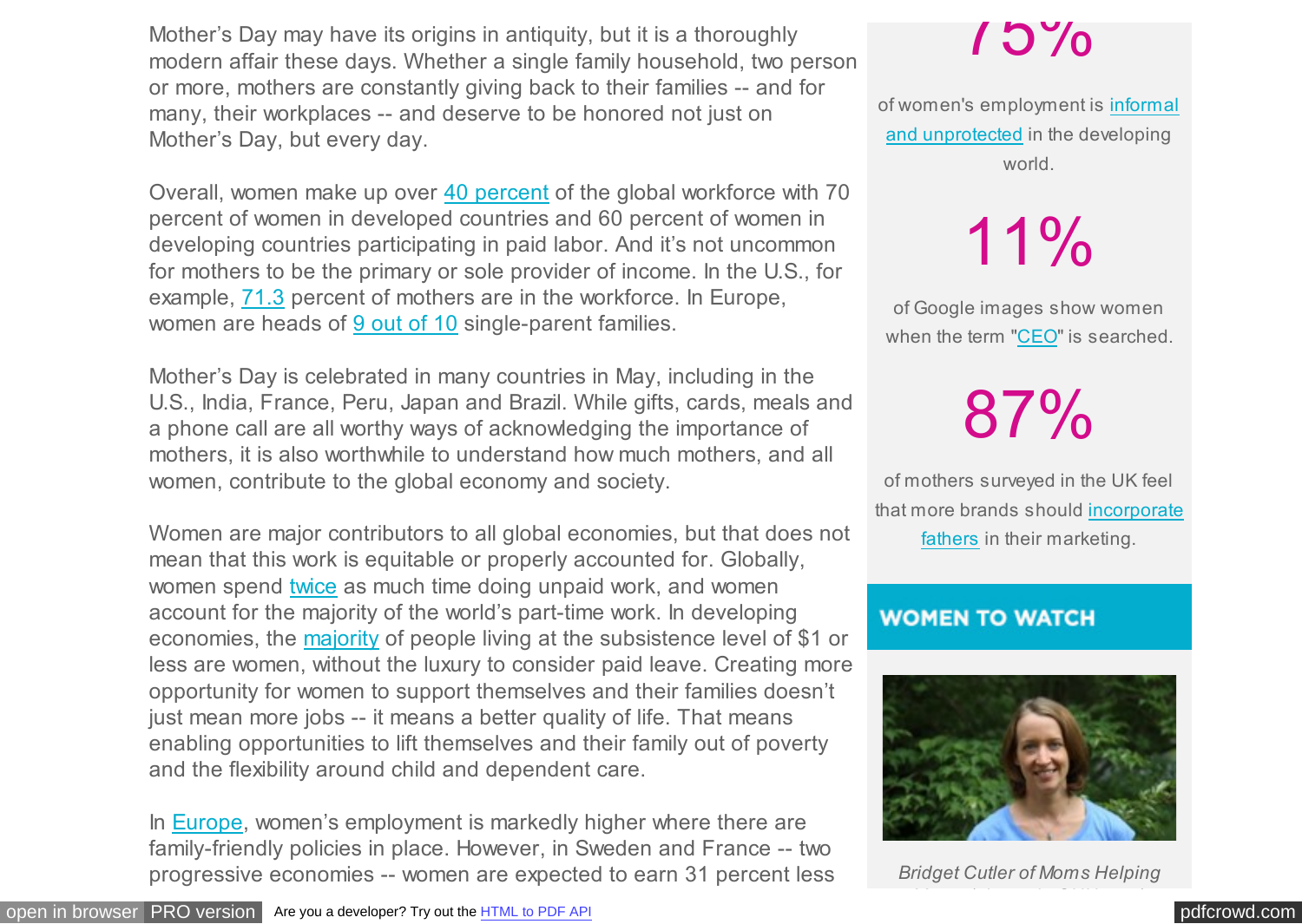than their male counterparts. Shockingly, when women across the globe decide to become mothers, they face marked bias. Each year, [60,000](http://www.theguardian.com/women-in-leadership/2015/may/12/pregnant-but-screwed-the-truth-about-workplace-discrimination) women a year lose their jobs due to pregnancy or maternal discrimination. The issue of stifling women's ability to reach their potential as workers and mothers cuts across color, creed and geography.

Policy can play a critical role in encouraging women to stay at work - including tax incentives for women and their families, as well as closing the wage gap so that women become equal earners and indispensable for their household income. According to a recent [World Bank](http://wbl.worldbank.org/topic-analysis/infographwomenemployment) study, only 10 percent of economies have made payments for childcare tax deductible. Providing day care and schooling options on the books does not cover the full obligations in parenthood. This is in part because many women still feel there is a trade-off. One [global study](http://www.goldmansachs.com/our-thinking/investing-in-women/research-articles/womens-work.pdf) showed that in many companies women make up over half the junior employee base, but that number drops below 28 percent in more senior positions. However, findings from a [Harvard Business School](http://www.nytimes.com/2015/05/17/upshot/mounting-evidence-of-some-advantages-for-children-of-working-mothers.html?abt=0002&abg=0&_r=0) study from 25 countries show that daughters of working mothers attain more education and end up with higher-paying jobs. Clearly, societies are cutting themselves off from current and potential economic contributors.

From the outset, a major contributing factor in driving a wedge for young mothers in deciding career and family is parental leave. Across the globe, the average length of paid maternity leave is [108 days.](http://wbl.worldbank.org/topic-analysis/infographwomenemployment) Paternity? An average of 7.25 days. Clearly, there is a disproportionate emphasis on mothers as the primary care givers from the earliest stages of parenthood. While 137 economies have legally established maternity leave that only covers a mother, with new definitions of family becoming the norms across societies, there is clearly work to do.

Some companies have established themselves as more generous when [it comes to emphasizing paid paternity leave including Google, Facebook](http://www.bloomberg.com/news/articles/2015-04-30/the-10-u-s-companies-with-the-best-paternity-leave-benefits) and Bank of America. However, it is unfortunately not widely practiced,

*Moms (photo via CNN.com)*

In 2011, Bridget Cutler found herself as a new mom getting adjusted to the massive transformation in her life when she read an article about a woman who had to give her child up for adoption because she couldn't provide even the most basic resources. The story inspired Ms. Cutler to find her calling with [Moms Helping Moms](http://www.momshelpingmomsfoundation.org/) a non-profit that hosts events and drives to give moms -- many who are working to make ends meet -- the option to browse gently used goods for their new children including clothes, diapers and wipes. Volunteers are also on hand to provide new moms with advice, guidance and an ear to listen. In 2014, Ms. Cutler was nominated for a CNN Hero Award. (Via [CNN\)](http://www.cnn.com/2014/09/25/living/cnnheroes-cutler/)

#### **PURPOSE WATCH**

#### **Companies Rally for Nepal Earthquake**

Companies of every size have rallied around the devastating societal and economic results of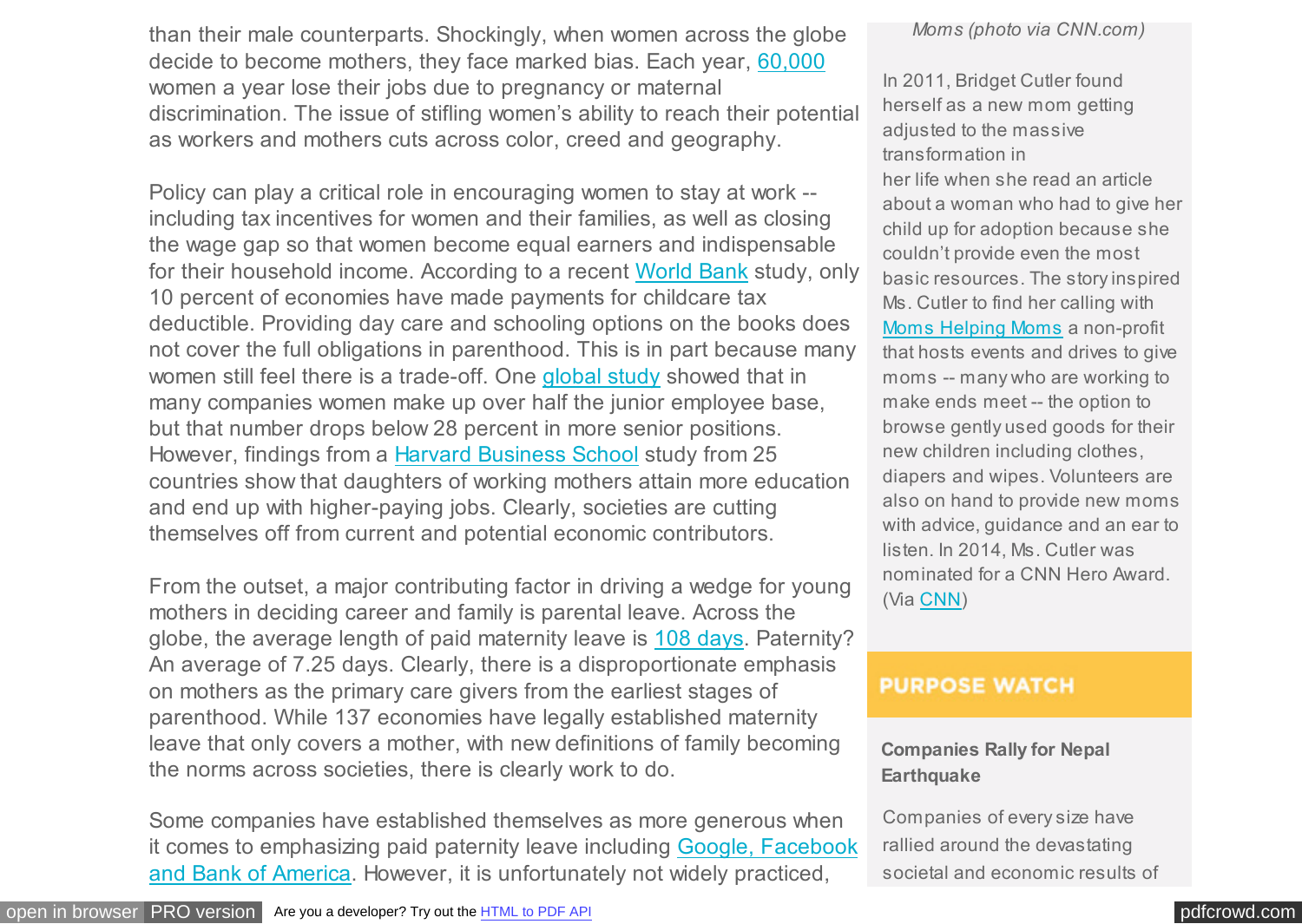especially at the small and medium enterprise level, which accounts for the [majority](http://www.ifc.org/wps/wcm/connect/409734804c561178926edaf12db12449/TOS_SME.pdf?MOD=AJPERES) of all jobs.

What else can businesses do? While ultimately societal and regulatory matters will be critical to drive a more equitable work place, there are ways the private sector can set policies that drive change. For example, when the health insurance giant Aetna increased its paid maternity leave, its retention rate of female employees went from [77 to 91 percent.](http://www.forbes.com/fdc/welcome_mjx.shtml)

Ultimately, prioritizing options for mothers translates to the company's bottom line. There is now empirical evidence and a multitude of studies that show that companies with women in leadership positions perform [better.](http://qz.com/361602/companies-run-by-women-perform-better/) The way to get to this position is to ensure that women are in the leadership pipeline and are encouraged to stay if they decide to have families.

Mother's Day serves as a yearly reminder of how important mothers are to all of us and more importantly, that they deserve more from their communities and workplaces to support their dreams of family and workplace fulfillment.

## **WOMEN IN THE NEWS**

#### **Alibaba Founder Hosts Women's Conference**

Jack Ma, the founder of Alibaba, an internet conglomerate which had the largest global IPO to date last year, hosted a



[open in browser](http://pdfcrowd.com/redirect/?url=https%3a%2f%2ft.e2ma.net%2fwebview%2fx2fur%2ff9e3289a9a2258cde33cb44fa9f049de&id=ma-150601105054-5b4c722a) [PRO version](http://pdfcrowd.com/customize/) Are you a developer? Try out th[e HTML to PDF API](http://pdfcrowd.com/html-to-pdf-api/?ref=pdf) [pdfcrowd.com](http://pdfcrowd.com)

the recent earthquakes in Nepal. The aid has been coming in from cash donations -- including \$1 million from Microsoft to NetHope, an NGO that connects humanitarians to technology resources, as well as TD Bank Group's \$50,000 to the Red Cross. But in-kind donations are just as critical during mass humanitarian disasters when loved ones across the globe are trying to connect with one another. Wireless carriers, for example, including AT&T and Verizon are not charging additional fees for calls made to and from Nepal. Google and Facebook are also using their massive networks to connect people like never before. Google has a Person Finder to find out information on missing persons and Facebook has a Safety Check to link people to their [loved ones virtually. \(Via Cone](http://www.conecomm.com/corporate-disaster-relief-nepal-earthquake) Communications)

#### **Red Noses for Childhood Poverty**

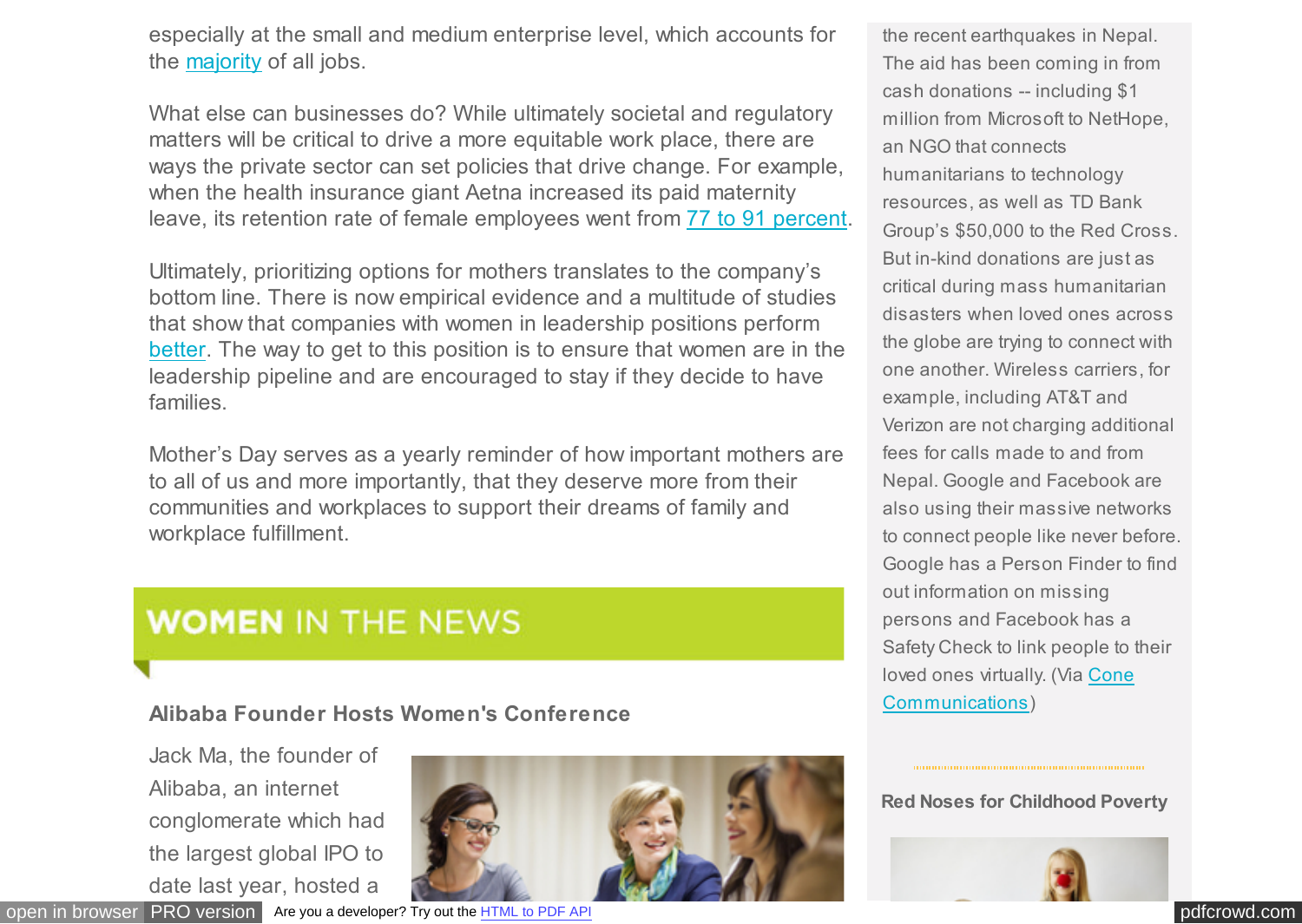women's empowerment conference this month. With a third of its 27 [partners and](http://money.cnn.com/2014/06/18/technology/alibaba-gender-diversity/) [47 percent](http://www.cnbc.com/id/102363662) of its staff female, Jack Ma has called hiring women his secret sauce. Nearly [55 percent](http://www.womenofchina.cn/womenofchina/html1/news/china/1505/1185-1.htm) of



*Alibaba founder sponsers conference to help women entrepreneurs*

Alibaba's online marketplace customers in China are women. Now, he is focusing his lens on sponsoring a conference on how to enable women to start their own businesses -- businesses that could one day be on Alibaba. Jack Ma is bullish when it comes to the internet as an empowerment tool stating, "the Internet provides an opportunity to women, who are independent, confident, strong and self-esteemed, and allows them to pursue their dreams like their male peers." The conference was a star-studded event with Arianna Huffington, editor-inchief of The Huffington Post, American actress Jessica Alba and Liu Qing, CEO of Didi Taxi, among the guests. (Via [Women of China\)](http://www.womenofchina.cn/womenofchina/html1/news/china/1505/1185-1.htm)

#### **Singers Unite to Support Girls' Empowerment**

The ONE campaign was founded by international superstar Bono in 2004 to help facilitate the eradication of extreme poverty in 2012, with a focus on Africa. ONE works hand in hand with governments and companies to focus on passing critical legislation that will put the conditions in place for a more equitable society in emerging economies. In May, the ONE Campaign released a video by nine African women performers to raise



*Combating childhood poverty, one red nose at a time*

This month, the British are coming to the U.S., with their eye on bringing new life to a very successful cause initiative to combat childhood poverty. Since 1988, Red Nose Day, an annual campaign where supporters are encouraged to sport red clown noses sold at select retailers, has raised over \$5 billion. The starstudded U.S. telecast featured comedic videos and sketches from stars such as Julia Roberts, John Legend, Reese Witherspoon and Will Ferrell. All of the proceeds will go to twelve charities including Charity: Water, United Way and [Oxfam. \(Via The Chronicle of](http://www.conecomm.com/corporate-disaster-relief-nepal-earthquake) Philanthropy)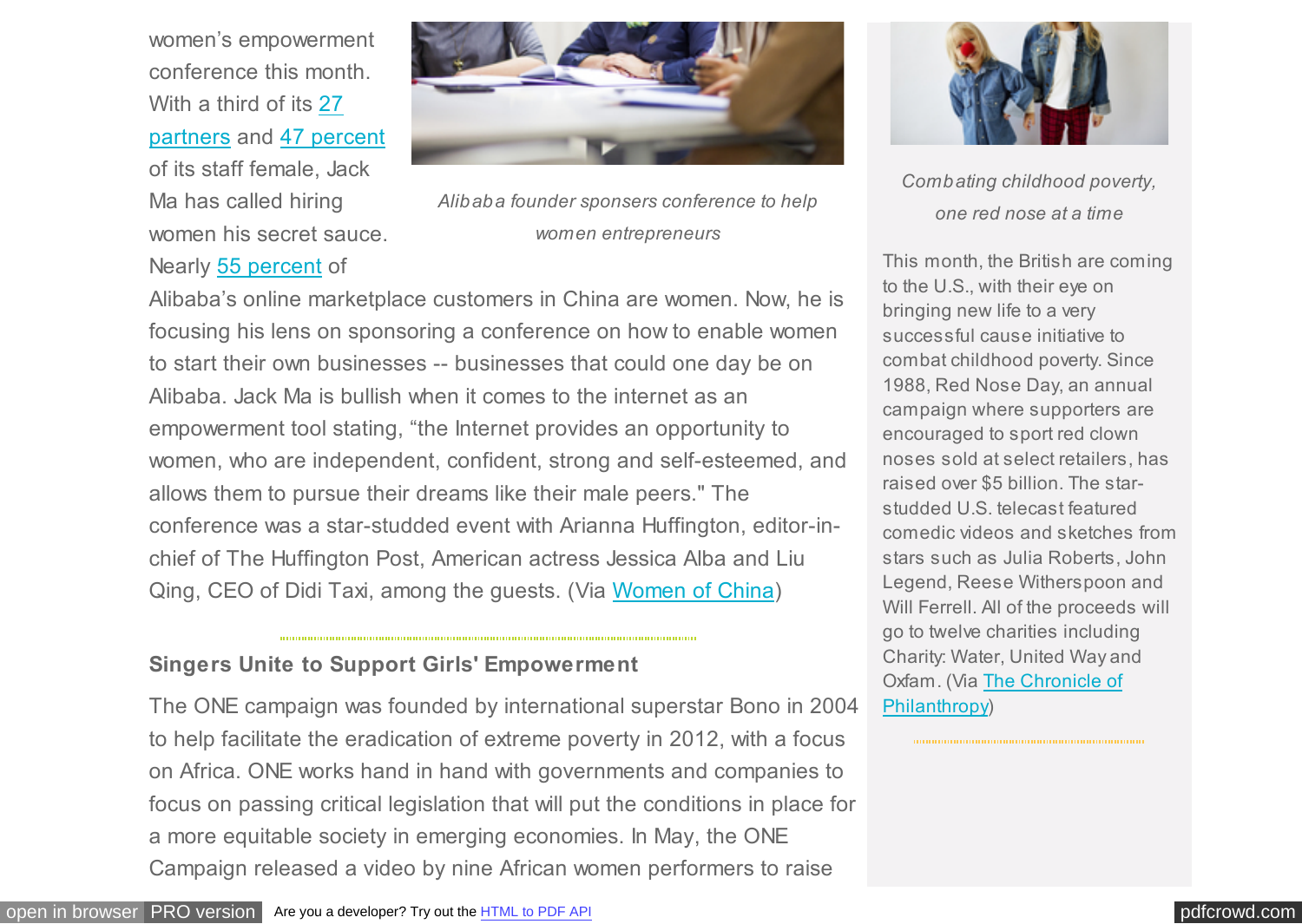awareness about their Poverty is Sexist campaign, which calls for direct funding interventions to lift girls and women out of poverty. The petition and social media campaign is close to reaching its 200,000 sign-up goal and has been endorsed by major figures such as activist Malala [Yousafzai and celebrities such as Beyoncé and Mary J. Blige. \(Via The](http://www.theguardian.com/global-development/2015/may/13/strong-girl-one-campaign-song-women-girls-sustainable-development) Guardian)

#### **Justice for Nail Techs**

A recent expose by The New York Times has shed light on the price of cheap nail salons in New York -- women's lives. The extensive article highlights how many of the women workers face long hours, are paid below minimum wage (some facing \$1.50 an hour, while the federal minimum wage in the U.S. is \$7.50) and in many cases are physically or verbally



*The New York Times shines a light on poor labor conditions at nail salons*

harassed by their employers, who largely go unpunished. On top of these labor concerns, these workers, the majority of whom are female, are exposed to [noxious chemicals](http://www.nytimes.com/2015/05/11/nyregion/nail-salon-workers-in-nyc-face-hazardous-chemicals.html) that have a demonstrated link to cancer and other illnesses. Women around the globe have reacted with [op-eds and hashtags,](http://www.nytimes.com/2015/05/14/fashion/at-nail-salons-questioning-a-beauty-rite.html?ref=fashion&_r=0) but the choice between a cheap beauty rite and unhealthy labor conditions is an issue that deserves the attention of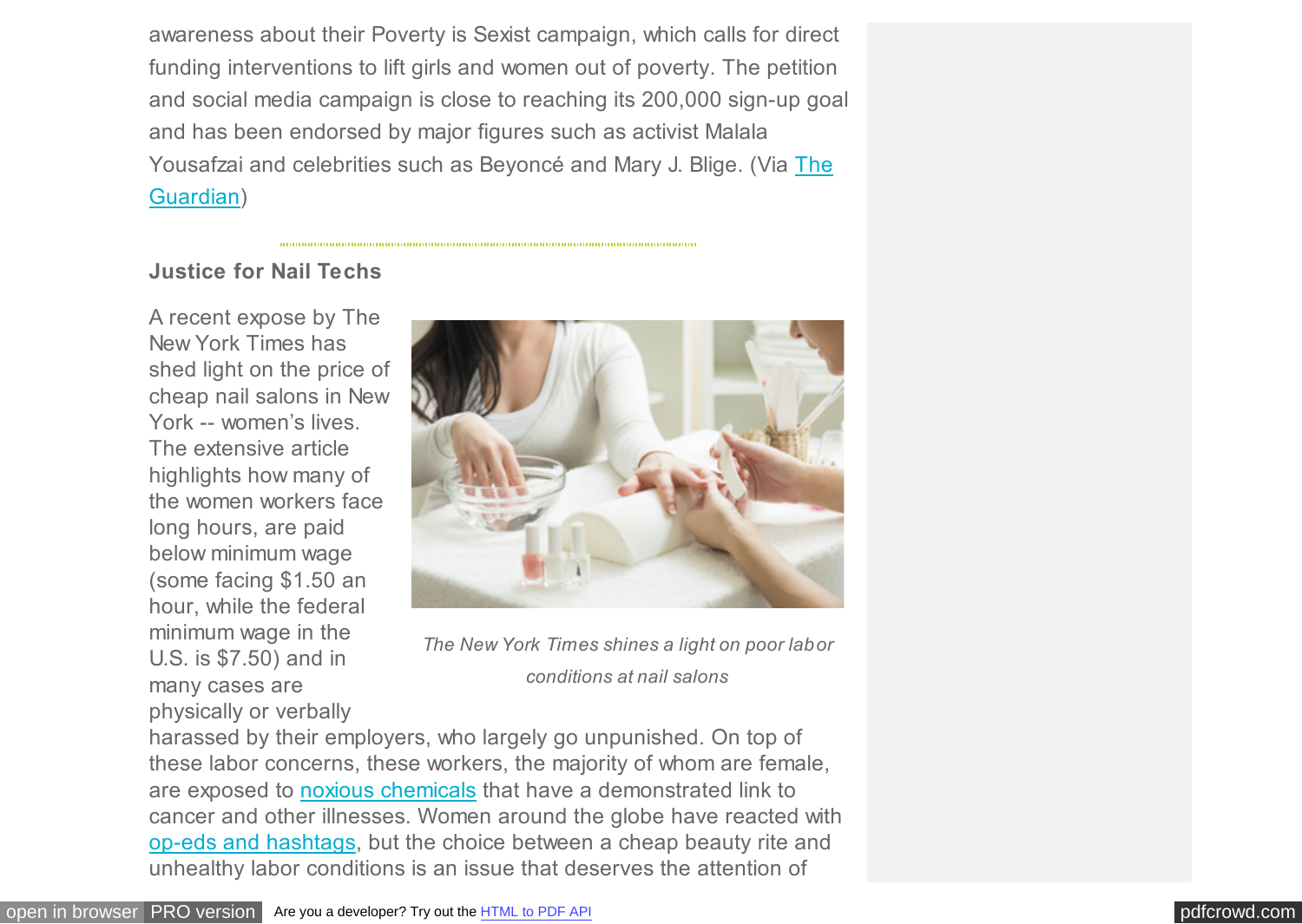regulators in addition to citizen action. Inquiring about labor conditions at salons, rallying and boycotting are all effective economic ways to bring change to an industry in which women are often in vulnerable positions [with little choice but to take this form of employment. \(Via The New York](http://www.nytimes.com/2015/05/10/nyregion/at-nail-salons-in-nyc-manicurists-are-underpaid-and-unprotected.html) Times)

### **TUPPERWARE BRANDS MAKING WAVES**

#### **IMPACT Champions**

Earlier this month, Tupperware Brands' Chairman and CEO Rick Goings was [announced](http://www.unwomen.org/en/news/stories/2015/5/five-new-companies-and-five-new-universities-join-impact-10x10x10) as a founding IMPACT 10x10x10 champion for [HeForShe,](http://www.heforshe.org/) UN Women's call-to-action campaign for men to show their support for women's empowerment and equality. He was selected





*commitments*

among top business leaders who have shown commitment to gender parity in their company and has made it his professional mission to spread the word about the critical importance of including women in any business strategy to his peers.

[open in browser](http://pdfcrowd.com/redirect/?url=https%3a%2f%2ft.e2ma.net%2fwebview%2fx2fur%2ff9e3289a9a2258cde33cb44fa9f049de&id=ma-150601105054-5b4c722a) [PRO version](http://pdfcrowd.com/customize/) Are you a developer? Try out th[e HTML to PDF API](http://pdfcrowd.com/html-to-pdf-api/?ref=pdf) [pdfcrowd.com](http://pdfcrowd.com) As a champion, Rick Goings will be one of the main ambassadors of UN Women's HeForShe campaign. As part of its [commitments](http://www.heforshe.org/impact/rick-goings/) this year, Tupperware Brands will integrate HeForShe into its major events to